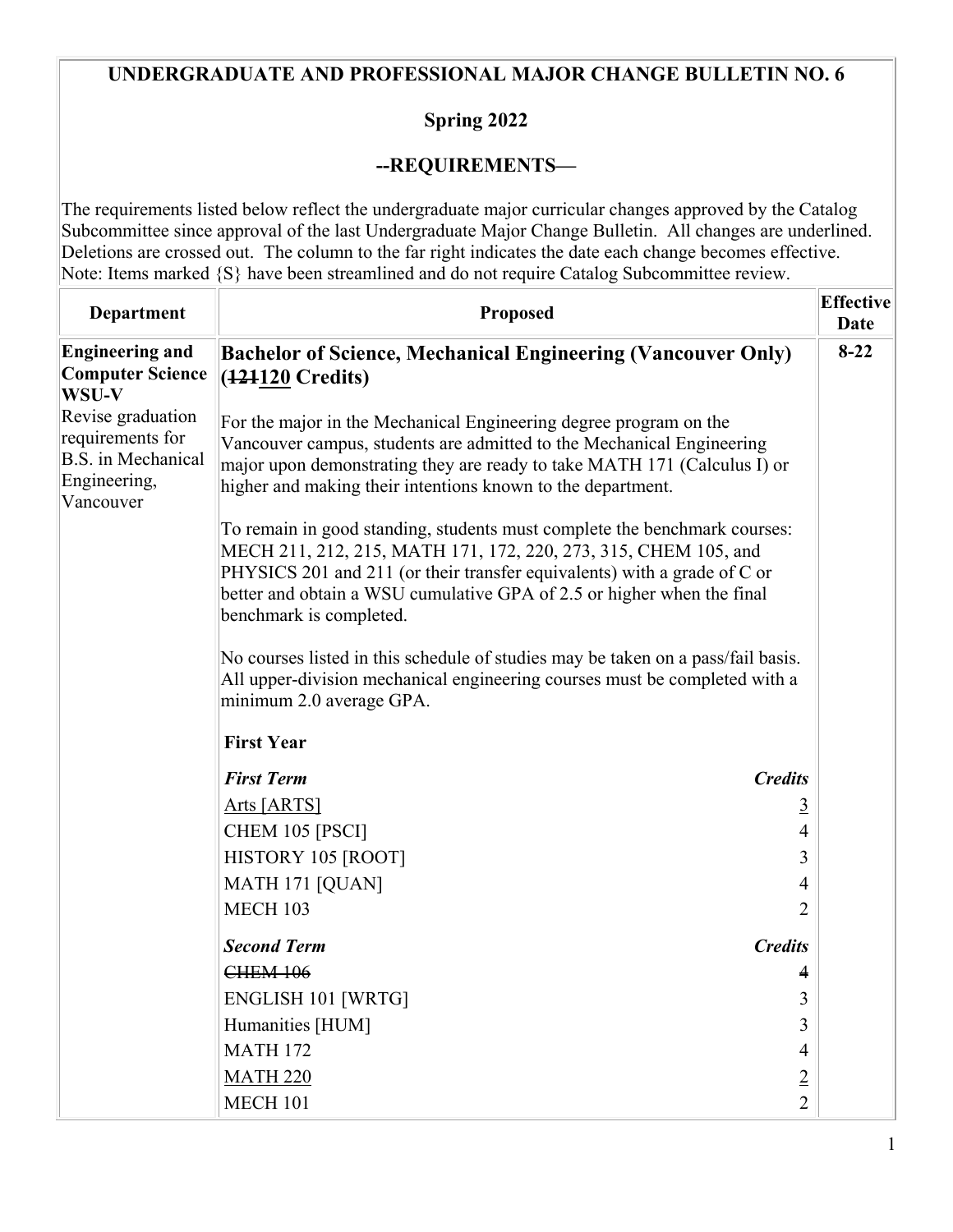| <b>Second Year</b>                                             |                |
|----------------------------------------------------------------|----------------|
| <b>First Term</b>                                              | <b>Credits</b> |
| ECONS 101 [SSCI] or 102 [SSCI]                                 | 3              |
| <b>MATH 220</b>                                                | $\overline{2}$ |
| <b>MATH 273</b>                                                | 2              |
| <b>MECH 211</b>                                                | 3              |
| <b>MECH 251</b>                                                | $\overline{2}$ |
| PHYSICS 201                                                    | 3              |
| PHYSICS 211                                                    | 1              |
| <b>Second Term</b>                                             | <b>Credits</b> |
| <b>Biological Sciences [BSCI]</b>                              | $3$ or $4$     |
| <b>MATH 315</b>                                                | 3              |
| <b>MECH 212</b>                                                | 3              |
| <b>MECH 215</b>                                                | 3              |
| PHYSICS 202                                                    | 3              |
| PHYSICS 212                                                    | 1              |
| Complete Writing Portfolio                                     |                |
| <b>Third Year</b>                                              |                |
| <b>First Term</b>                                              | <b>Credits</b> |
| ENGLISH 402 [WRTG]                                             | 3              |
| <b>MECH 301</b>                                                | 3              |
| <b>MECH 303</b>                                                | 3              |
| <b>MECH 304</b>                                                | 3              |
| <b>MECH 309 [M]</b>                                            | 3              |
| <b>Second Term</b>                                             | <b>Credits</b> |
| <b>MECH 310</b>                                                | 4              |
| <b>MECH 314</b>                                                | 3              |
| <b>MECH 348</b>                                                | 3              |
| <b>MECH 404</b>                                                | 3              |
| 400-level MECH Option Courses/Technical Electives <sup>1</sup> | 3              |
| <b>Fourth Year</b>                                             |                |
| <b>First Term</b>                                              | <b>Credits</b> |
| <b>MECH 402</b>                                                | 3              |
| <b>MECH 414</b>                                                | 3              |
| <b>MECH 416 [M]</b>                                            | 2              |
| 400-level MECH Option Courses/Technical Electives <sup>1</sup> | 6              |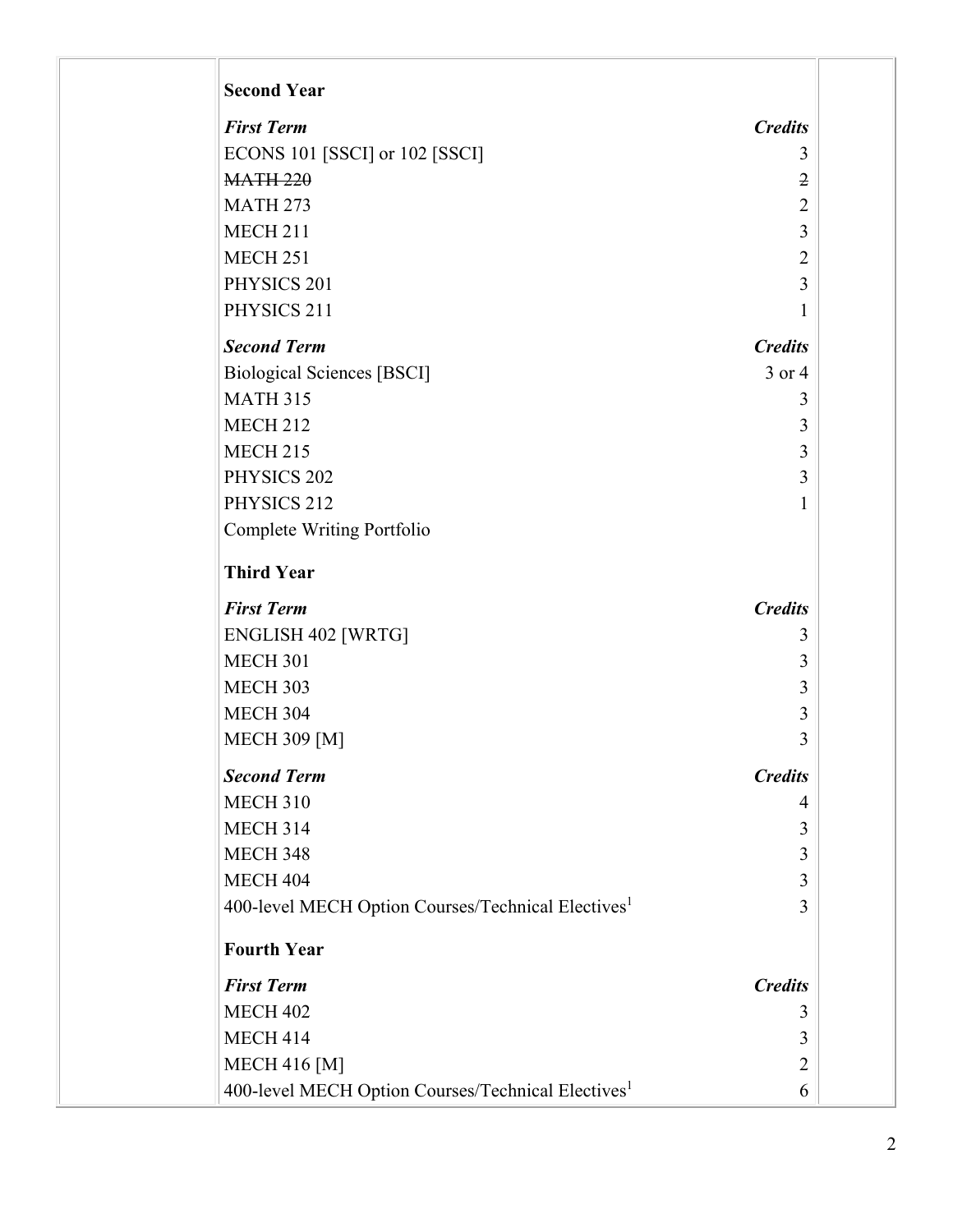|                                                                                                                                  | <b>Second Term</b><br><b>Credits</b>                                                                                                                                                                                                                                                                                                                                                                                                                                                                                                                                                                                                                                                                                                                                                                                                                                                                                                                                                                                              |          |
|----------------------------------------------------------------------------------------------------------------------------------|-----------------------------------------------------------------------------------------------------------------------------------------------------------------------------------------------------------------------------------------------------------------------------------------------------------------------------------------------------------------------------------------------------------------------------------------------------------------------------------------------------------------------------------------------------------------------------------------------------------------------------------------------------------------------------------------------------------------------------------------------------------------------------------------------------------------------------------------------------------------------------------------------------------------------------------------------------------------------------------------------------------------------------------|----------|
|                                                                                                                                  | Arts [ARTS]<br>3                                                                                                                                                                                                                                                                                                                                                                                                                                                                                                                                                                                                                                                                                                                                                                                                                                                                                                                                                                                                                  |          |
|                                                                                                                                  | Diversity [DIVR]<br>3                                                                                                                                                                                                                                                                                                                                                                                                                                                                                                                                                                                                                                                                                                                                                                                                                                                                                                                                                                                                             |          |
|                                                                                                                                  | MECH 417 [CAPS]<br>3                                                                                                                                                                                                                                                                                                                                                                                                                                                                                                                                                                                                                                                                                                                                                                                                                                                                                                                                                                                                              |          |
|                                                                                                                                  | 400-level MECH Option Courses/Technical Electives <sup>1</sup><br>69                                                                                                                                                                                                                                                                                                                                                                                                                                                                                                                                                                                                                                                                                                                                                                                                                                                                                                                                                              |          |
|                                                                                                                                  | <b>Footnotes</b><br><sup>1</sup> Technical Electives or 400-level MECH Option Courses: The program emphasizes fundamentals and<br>provides flexibility in selecting a course of study through five technical electives. Students can either<br>take any $\frac{f}{f}$ are six elective courses ( $\frac{1518}{9}$ credits), provided they meet the prerequisites, or they can<br>choose to take a set of related electives comprising an option area and additional electives of their<br>choice. Students are required to work with their faculty advisor to develop their schedule of studies as<br>they are admitted to the program at the junior level. The following are the technical elective courses<br>and option areas: (Option 1) Micro and Nanotechnology: MECH 431, 435, 438, 450; (Option 2)<br>Design and Manufacturing: MECH 476, 477, 485, 489; (Option 3) Mechatronics: MECH 405, 467,<br>468; (Option 4) Renewable Energy: MECH 441, ECE 421, choice of two courses from MECH 405,<br>431, 439, 442, 450, 468. |          |
| <b>Engineering and</b><br><b>Computer Science</b>                                                                                | <b>Computer Science (Vancouver only)</b>                                                                                                                                                                                                                                                                                                                                                                                                                                                                                                                                                                                                                                                                                                                                                                                                                                                                                                                                                                                          | $8 - 22$ |
| WSU-V                                                                                                                            | The minor in computer science consists of $24-20$ credit hours, $10-9$ of which                                                                                                                                                                                                                                                                                                                                                                                                                                                                                                                                                                                                                                                                                                                                                                                                                                                                                                                                                   |          |
| Revise<br>requirements for                                                                                                       | must be 300-400-level courses taken in residence at WSU or through WSU-                                                                                                                                                                                                                                                                                                                                                                                                                                                                                                                                                                                                                                                                                                                                                                                                                                                                                                                                                           |          |
| Computer Science                                                                                                                 | approved education abroad or educational exchange courses. Required courses                                                                                                                                                                                                                                                                                                                                                                                                                                                                                                                                                                                                                                                                                                                                                                                                                                                                                                                                                       |          |
| minor (Vancouver)                                                                                                                | include CS 121 or 251, 122, 224, 360, and two (6 credits minimum) 300-400                                                                                                                                                                                                                                                                                                                                                                                                                                                                                                                                                                                                                                                                                                                                                                                                                                                                                                                                                         |          |
|                                                                                                                                  | level CS courses, excluding CS 402. Completion of the minor requires CS 121                                                                                                                                                                                                                                                                                                                                                                                                                                                                                                                                                                                                                                                                                                                                                                                                                                                                                                                                                       |          |
|                                                                                                                                  | <u>or 251; CS 122; CS 223, 224 or CS 261; and 9 credits of 300-400 level CS</u>                                                                                                                                                                                                                                                                                                                                                                                                                                                                                                                                                                                                                                                                                                                                                                                                                                                                                                                                                   |          |
|                                                                                                                                  | courses excluding CS 402. All courses must be completed with a grade of C or                                                                                                                                                                                                                                                                                                                                                                                                                                                                                                                                                                                                                                                                                                                                                                                                                                                                                                                                                      |          |
|                                                                                                                                  | better and all course prerequisites must be met. The minor course of study                                                                                                                                                                                                                                                                                                                                                                                                                                                                                                                                                                                                                                                                                                                                                                                                                                                                                                                                                        |          |
|                                                                                                                                  | must be pre-approved by the computer science academic coordinator.                                                                                                                                                                                                                                                                                                                                                                                                                                                                                                                                                                                                                                                                                                                                                                                                                                                                                                                                                                |          |
| <b>History</b><br>Move minor in                                                                                                  | <b>Religious Studies</b>                                                                                                                                                                                                                                                                                                                                                                                                                                                                                                                                                                                                                                                                                                                                                                                                                                                                                                                                                                                                          |          |
| Religious Studies<br>from School of<br>Language, Cultures,<br>and Race to<br>Department of<br>History and revise<br>requirements | A minor in Religious Studies requires 18 credits from the course list below, 9                                                                                                                                                                                                                                                                                                                                                                                                                                                                                                                                                                                                                                                                                                                                                                                                                                                                                                                                                    |          |
|                                                                                                                                  | of which must be in 300-400-level courses taken in residence at WSU or                                                                                                                                                                                                                                                                                                                                                                                                                                                                                                                                                                                                                                                                                                                                                                                                                                                                                                                                                            |          |
|                                                                                                                                  | through WSU-approved education abroad or educational exchange courses. A                                                                                                                                                                                                                                                                                                                                                                                                                                                                                                                                                                                                                                                                                                                                                                                                                                                                                                                                                          |          |
|                                                                                                                                  | grade of C or better is required in all course work for the minor. Courses                                                                                                                                                                                                                                                                                                                                                                                                                                                                                                                                                                                                                                                                                                                                                                                                                                                                                                                                                        |          |
|                                                                                                                                  | include: ANTH 303, ENGLISH 305, 306, 308, 341, 483, 484, 485, FINE ART                                                                                                                                                                                                                                                                                                                                                                                                                                                                                                                                                                                                                                                                                                                                                                                                                                                                                                                                                            |          |
|                                                                                                                                  | 201, 202, 302, HISTORY 307, 308, 332, 340, 341, 343, 344, 364, 370, 371,                                                                                                                                                                                                                                                                                                                                                                                                                                                                                                                                                                                                                                                                                                                                                                                                                                                                                                                                                          |          |
|                                                                                                                                  | 372, 373, 374, 465, 474, HUM 103, 335, PHIL 207, 446.                                                                                                                                                                                                                                                                                                                                                                                                                                                                                                                                                                                                                                                                                                                                                                                                                                                                                                                                                                             |          |
| Physics &<br><b>Astronomy</b>                                                                                                    | <b>Planetary Sciences Option (120 Credits)</b>                                                                                                                                                                                                                                                                                                                                                                                                                                                                                                                                                                                                                                                                                                                                                                                                                                                                                                                                                                                    | $8-22$   |
| Under BS in<br>Physics, add new                                                                                                  | The concentration in planetary sciences is an interdisciplinary program<br>between the Department of Physics $\&$ Astronomy and the School of the                                                                                                                                                                                                                                                                                                                                                                                                                                                                                                                                                                                                                                                                                                                                                                                                                                                                                 |          |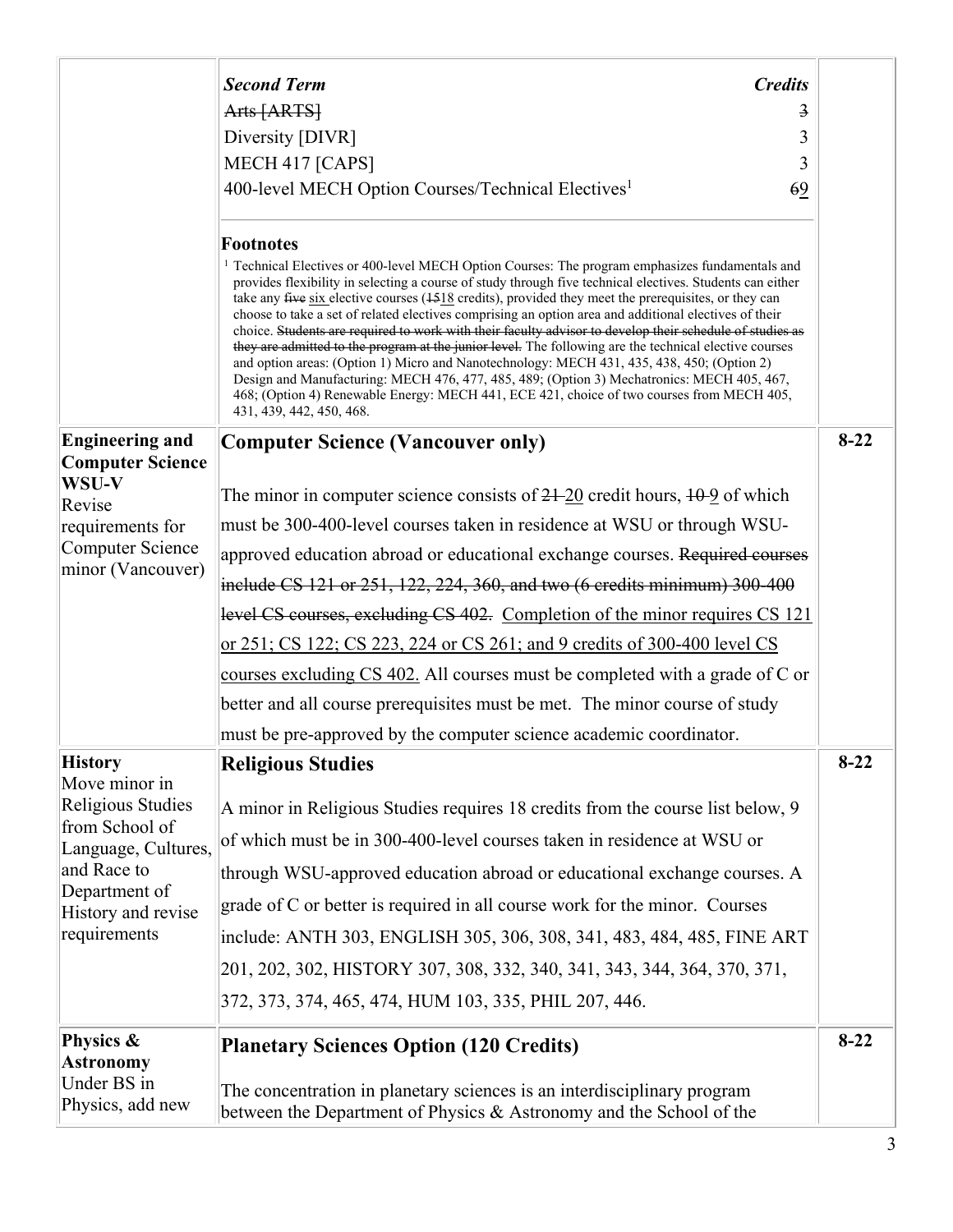| sub-plan: Planetary<br>Sciences | Environment. It is appropriate for students who wish to continue their studies<br>in graduate school or pursue careers immediately upon graduation. The<br>curriculum is applicable to a broad range of disciplines from mathematical<br>physics to applied environmental science. The student gains experience with<br>experimental science, data collection and analysis, and analytical reasoning. A<br>one-semester research experience is a requirement for graduation. A free<br>elective course allows students to fine-tune their education in their senior year.<br>Students may be admitted to the physics major upon making their intentions<br>known to the department.<br><b>First Year</b> |                |  |
|---------------------------------|----------------------------------------------------------------------------------------------------------------------------------------------------------------------------------------------------------------------------------------------------------------------------------------------------------------------------------------------------------------------------------------------------------------------------------------------------------------------------------------------------------------------------------------------------------------------------------------------------------------------------------------------------------------------------------------------------------|----------------|--|
|                                 |                                                                                                                                                                                                                                                                                                                                                                                                                                                                                                                                                                                                                                                                                                          |                |  |
|                                 | <b>First Term</b>                                                                                                                                                                                                                                                                                                                                                                                                                                                                                                                                                                                                                                                                                        | <b>Credits</b> |  |
|                                 | Arts [ARTS], Humanities [HUM], or Social Sciences [SSCI]                                                                                                                                                                                                                                                                                                                                                                                                                                                                                                                                                                                                                                                 | 3              |  |
|                                 | CHEM 105 [PSCI]                                                                                                                                                                                                                                                                                                                                                                                                                                                                                                                                                                                                                                                                                          | 4              |  |
|                                 | <b>ENGLISH 101 [WRTG]</b><br>MATH 171 [QUAN]                                                                                                                                                                                                                                                                                                                                                                                                                                                                                                                                                                                                                                                             | 3<br>4         |  |
|                                 | SOE 100 or PHYSICS 188                                                                                                                                                                                                                                                                                                                                                                                                                                                                                                                                                                                                                                                                                   |                |  |
|                                 | <b>Second Term</b>                                                                                                                                                                                                                                                                                                                                                                                                                                                                                                                                                                                                                                                                                       | <b>Credits</b> |  |
|                                 | CHEM 106 or 116                                                                                                                                                                                                                                                                                                                                                                                                                                                                                                                                                                                                                                                                                          | 4              |  |
|                                 | HISTORY 105 [ROOT]                                                                                                                                                                                                                                                                                                                                                                                                                                                                                                                                                                                                                                                                                       | 3              |  |
|                                 | MATH 172 or 182                                                                                                                                                                                                                                                                                                                                                                                                                                                                                                                                                                                                                                                                                          | 4              |  |
|                                 | SOE 103 or ASTRONOM 138                                                                                                                                                                                                                                                                                                                                                                                                                                                                                                                                                                                                                                                                                  | 3              |  |
|                                 | <b>Second Year</b>                                                                                                                                                                                                                                                                                                                                                                                                                                                                                                                                                                                                                                                                                       |                |  |
|                                 | <b>First Term</b>                                                                                                                                                                                                                                                                                                                                                                                                                                                                                                                                                                                                                                                                                        | <b>Credits</b> |  |
|                                 | <b>CPT S 111</b>                                                                                                                                                                                                                                                                                                                                                                                                                                                                                                                                                                                                                                                                                         | 3              |  |
|                                 | MATH 273 or 283                                                                                                                                                                                                                                                                                                                                                                                                                                                                                                                                                                                                                                                                                          | 2              |  |
|                                 | PHYSICS 201 [PSCI]                                                                                                                                                                                                                                                                                                                                                                                                                                                                                                                                                                                                                                                                                       | 3              |  |
|                                 | PHYSICS 211 [PSCI]                                                                                                                                                                                                                                                                                                                                                                                                                                                                                                                                                                                                                                                                                       | 1              |  |
|                                 | <b>SOE 102</b>                                                                                                                                                                                                                                                                                                                                                                                                                                                                                                                                                                                                                                                                                           | 4              |  |
|                                 | Foreign Language, if needed                                                                                                                                                                                                                                                                                                                                                                                                                                                                                                                                                                                                                                                                              | $0 - 4$        |  |
|                                 | <b>Second Term</b>                                                                                                                                                                                                                                                                                                                                                                                                                                                                                                                                                                                                                                                                                       | <b>Credits</b> |  |
|                                 | <b>Biological Sciences [BSCI]</b>                                                                                                                                                                                                                                                                                                                                                                                                                                                                                                                                                                                                                                                                        | 3              |  |
|                                 | Diversity [DIVR]                                                                                                                                                                                                                                                                                                                                                                                                                                                                                                                                                                                                                                                                                         | 3              |  |
|                                 | MATH 220 or 230                                                                                                                                                                                                                                                                                                                                                                                                                                                                                                                                                                                                                                                                                          | $2$ or $3$     |  |
|                                 | PHYSICS 202                                                                                                                                                                                                                                                                                                                                                                                                                                                                                                                                                                                                                                                                                              | 3              |  |
|                                 | PHYSICS 212                                                                                                                                                                                                                                                                                                                                                                                                                                                                                                                                                                                                                                                                                              |                |  |
|                                 | <b>SOE 210</b>                                                                                                                                                                                                                                                                                                                                                                                                                                                                                                                                                                                                                                                                                           | 4              |  |
|                                 | Foreign Language, if needed<br>Complete Writing Portfolio                                                                                                                                                                                                                                                                                                                                                                                                                                                                                                                                                                                                                                                | $0 - 4$        |  |
|                                 |                                                                                                                                                                                                                                                                                                                                                                                                                                                                                                                                                                                                                                                                                                          |                |  |